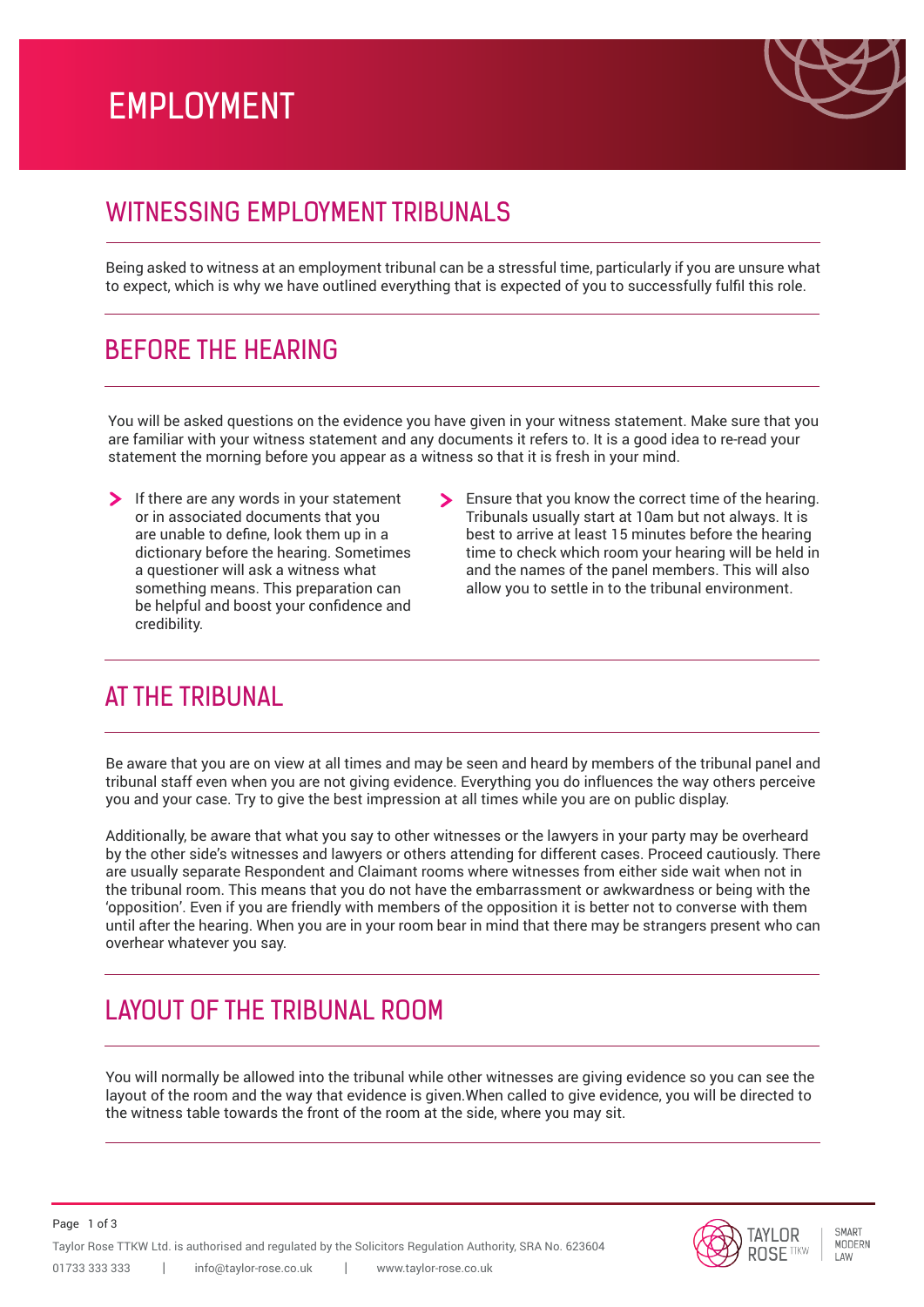

### THE PANEL

A panel of three people sits at the front of the tribunal room on a raised platform. In the middle will be the employment judge.

The employment judge is generally the only legally qualified member and will be either a solicitor or a barrister of at least seven years' experience. If you need to speak to the judge, call him 'Sir' or her 'Madam'. To speak about the judge, refer to him/her as 'the judge'.

The other two 'lay' members of the panel will come from opposite backgrounds. They are there to contribute balance and to bring practical knowledge of the workplace and industrial relations. One will come from an employer background and the other from an employee background such as a trade union. The intention is that each panel member is non-partisan. They can be referred to by name or as 'colleagues' of the judge.

## THE OATH

The court clerk will administer the oath that the evidence given will be the truth, the whole truth and nothing but the truth. You read from a card. Whatever your religion, the tribunal will have the relevant religious book to enable you to take the oath. If you prefer, you can make an affirmation instead of an oath. It is no advantage to profess a religion if you do not have one. The key thing is that the evidence you give is truthful.

## YOUR WITNESS STATEMENT

If you haven't already done so, you will be asked to sign your witness statement before being questioned.

A witness statement is a formal document and will usually have been drafted by a lawyer. This is standard practice. If you are asked in cross-examination 'Did you write this yourself?' do not say that you did when this is untrue. Some witnesses are caught off balance by this sort of question because they assume that it will be thought improper if they tell the truth. Have no fear: if you worked with your lawyer to produce your statement, say so. Ideally, you won't be in a position where you say that your lawyer not only wrote your statement but also invented its contents!

Often witnesses are asked to read their statements aloud to the tribunal. Afterwards you will be asked questions about your evidence. Whether you are asked to read your statement will depend on the time available and the preference of the judge.

### **BREAKS**

Once you start giving your evidence, you should not discuss your evidence with anyone from your legal team or indeed with anyone. This rule applies during any lunch time adjournment and overnight if you do not complete your evidence by the end of the day. If you are not giving evidence you are free to discuss the case, but take care what you say in or around the tribunal: you could still be questioned about anything that is overheard.